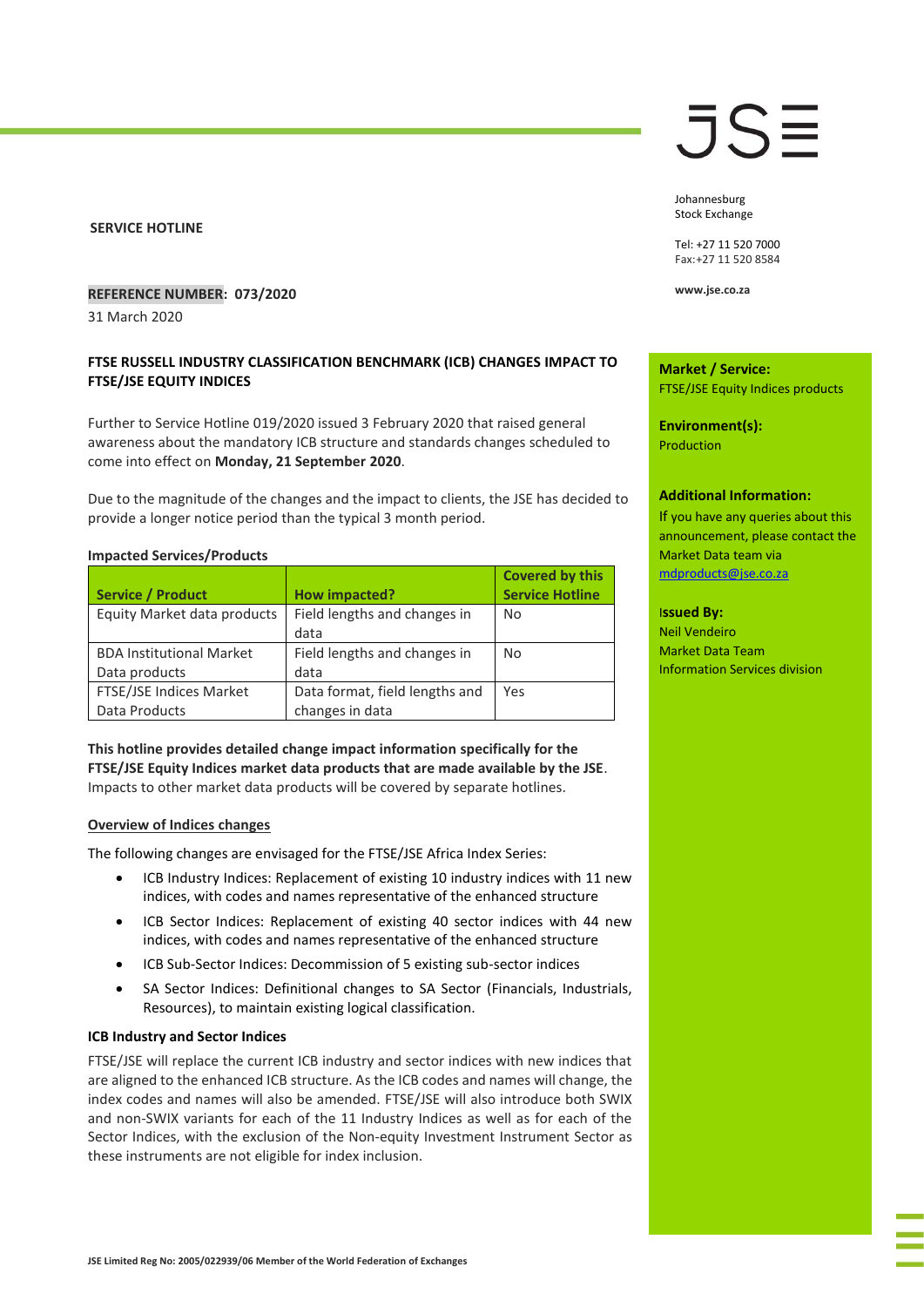## **Sub-Sector Indices**

The below sub-sector indices will be decommissioned when the enhanced ICB structure comes into effect:

- FTSE/JSE Gold Mining Index (J150)
- FTSE/JSE Coal Mining Index (J151)
- FTSE/JSE Diamonds & Gemstones Index (J152)
- FTSE/JSE Platinum & Precious Metals (J153)
- FTSE/JSE General Mining (J154)

Under the current ICB structure, there are five sub-sectors that fall under the Mining Sector. FTSE/JSE created these sub-sector indices based on this structure. With the enhanced ICB structure, the above sub-sectors will no longer be grouped under the Mining sector. The sub-sectors will still exist; however, no sub-sector indices will be created.

## **SA Sector Indices: Definitional Changes**

The SA Sector classification is mapped directly to the current global ICB methodology as follows:

- SA Resources: ICB Industries Oil & Gas (0001) and Basic Materials (1000)
- SA Financials: ICB Industry Financials (8000)
- SA Industrials: All remaining companies

With the enhanced ICB structure, the SA sector indices will be defined as follows:

- SA Resources: ICB Industries Basic Materials (55) and Energy (60)
- SA Financials: ICB Industries Financials (30) and Real Estate (35)
- SA Industrials: All remaining companies

The SA sector indices and its tradeable indices will therefore remain with the same name and index codes and will continue to be comparable after implementation.

## **Changes to Indices Market Data Products**

## Changes to existing Indices Fixed Width format data products

- 1. One of the key changes is a **size increase to the sub-sector (ICB Sub-Sector, New ICB Sub-Sector, and Closing ICB Sub-Sector)** fields. Because of the prevalence of this field in the fixed width data records, combined with the strategic intent to migrate away from fixed width data records, the JSE has decided **not to widen the sub-sector fields** but to rather decommission all sub-sector fields in the fixed width data records.
- 2. This will impact all impacted data records provided via the I.zip, SI.zip and AI.zip data files.
- **3. Clients that need access to the sub-sector data must instead obtain this data from existing and new CSV data files that are covered in the next section.**
- 4. The revised FTSE Russel-JSE Non-Live Data Products Specifications (version 9.1), that accounts for all changes is provided with this hotline.

## Provision of Indices data via CSV format data files

- 1. We already makes certain Indices data available via CSV format data files. The list of Indices that are provided in CSV format are listed below in point 7.
- 2. As per the format migration intent, CSV data file equivalents for all the fixed width data records that currently don't have an equivalent CSV format, will be made available as part of this ICB change.
- 3. Test data files and specifications for the new CSV data files will be provided in due course. But specifications documents for the existing CSV data files are provided with this hotline.
- **4. Clients that make use of sub-sector data will have to access this data from 21 September from the CSV format data files as they will not be available in the fixed width format data records.**